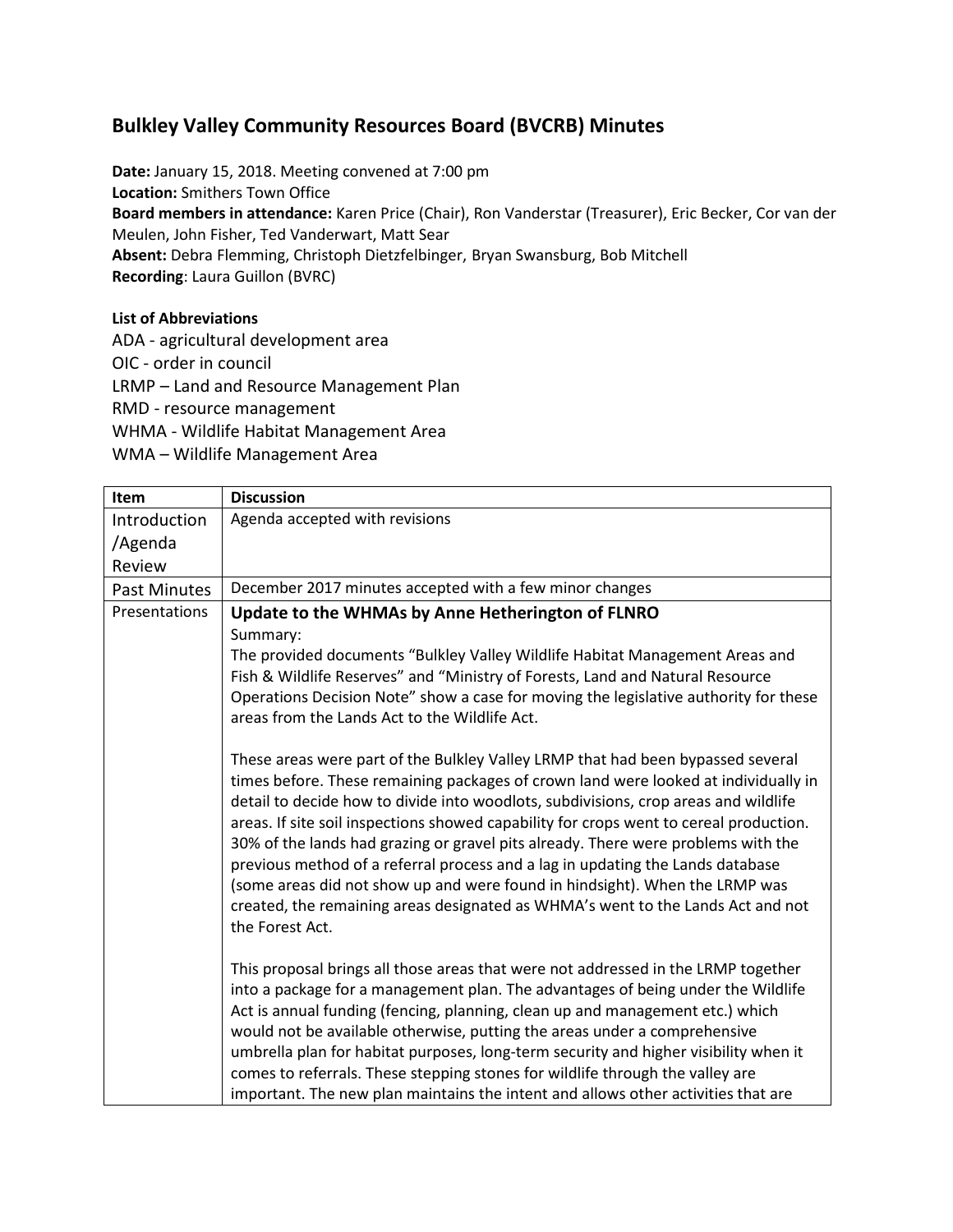consistent with the plan.

Under the Wildlife Act, there is real consequence for disturbing the area in comparison to the Lands Act. The restrictions will not change; motorized equipment is not supposed to operate in the WHMAs and those who do serious environmental harm could be charged. Existing use consistent with the plan will be grandfathered in. This would be less restrictive than what is currently in place in the Telkwa Mountains. A lot of the areas have trails and recreational use. If there are conflicts (eg. a footpath along a steep south slope displacing wildlife) funding is available for assessment and re-routing. There is one area along a pipeline that is used by the ATV community that could be of concern. Such a circumstance has happened previously and an agreement was made with a local ATV club that they are allowed to use the trail but will be responsible for maintaining it. An on the ground joint inspection would occur and funds could be obtained to build a decent trail.

Many of the board agree the plan looks beneficial with no drawbacks. They support the concept of defending the areas for wildlife habitat. The board has asked what public consultation has happened and how would existing uses of the areas be sought out? In answer, there are site specific notes from liaison with the public (two public consultations have occurred for the WHMA's) and there should not be any ignorance to the regulations in place. A board member has noted that signs are up in the areas, but often get ripped down. Any further consultations would need funding from this change. There will be zero changes to rules, just an administration change to an office that has more money available. These areas should not be taken for granted. A lot of time has been put into this plan, lots of consultation and it has been reaffirmed in a public review process.

Should these areas be considered as parks? No, the areas are not park-like (e.g. grazing and gravel pits) and not likely to be converted. Parks has removed them from their mandate. Should this plan have been referred to the board first? No, this was already put forward and extensively been a part of the LRMP with more than 20 years of public process and multiple public reviews.

What does FLRNO need from the CRB? It would be helpful to have a letter from the CRB supporting the idea to strengthen the case.

**Action: Anne will send the map in a shape file to Eric. The CRB will decide on a letter of support in one week.**

#### **Presentation on Climate Change by Karen Price**

The last three years were globally the hottest on record. Last year was the driest in record in Southern BC. Since 1895, the global temperature has increased three degrees. The 2055 projections are for more rain and 30% less snow. The summers are likely to be warmer and drier because of the decreased snow melt creating drought stress. There will be increased disturbance with likely tree loss in some sites. The high water temp will affect fish and we do not know if they will be able to adapt. Glacial streams will be the refuge.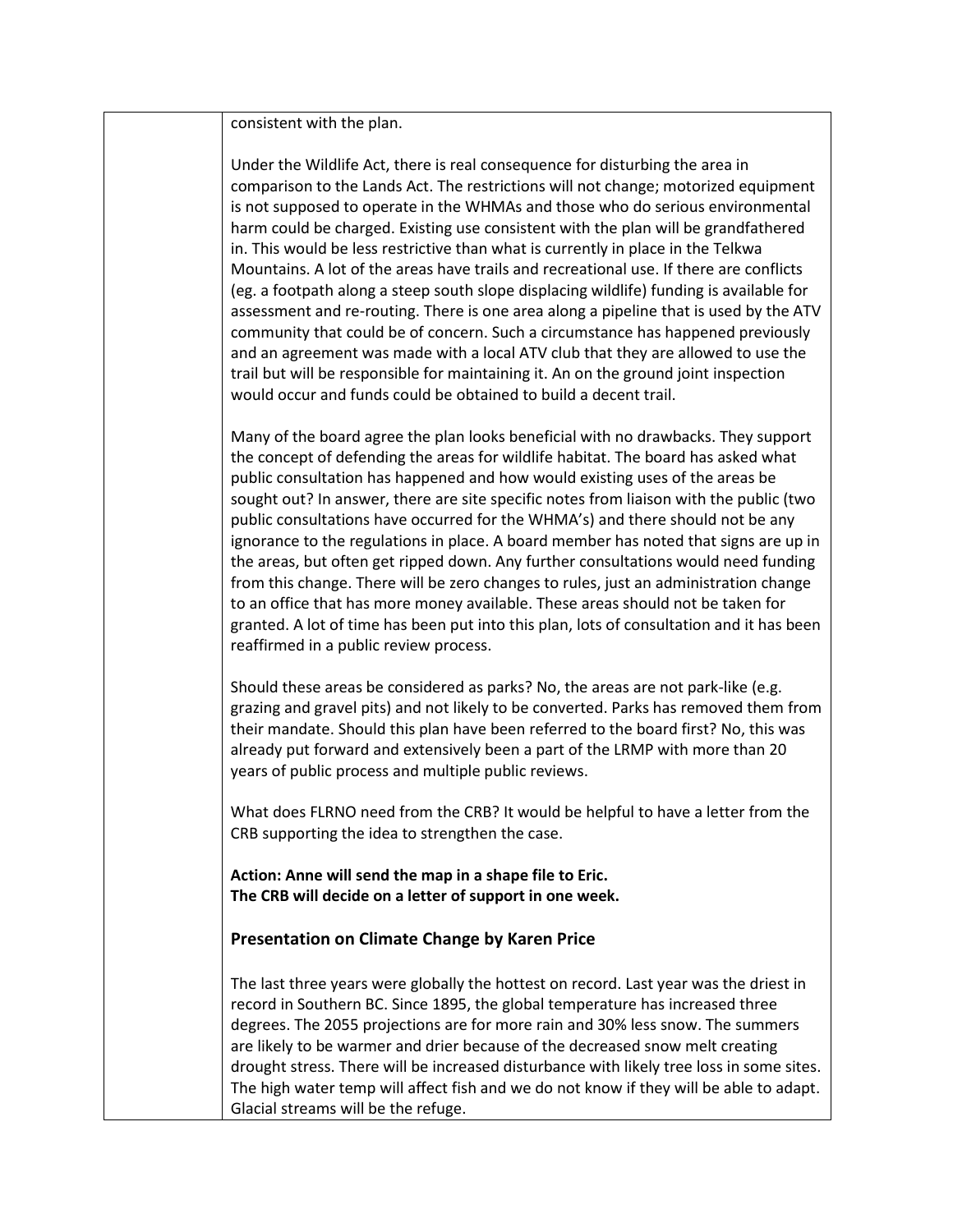|                            | Warmer winters will increase disturbance from infestation (e.g. satin moth and leaf<br>miner are already impacting the Aspen). The area may lose Aspen, Pine or Willow.<br>With less snow there will be more ground freezing. Wetter springs will increase<br>flooding and rusts on leaves (cranberries).<br>As Smithers is on the edge of the coastal and interior weather patterns projections<br>are difficult; what we will see is increased extremes. For example, five times as many<br>days will be at or above 25°C in summer, which could be an issue for fish. Increased<br>freeze and thaw cycles can increase predation. When seasonal timing is off, there<br>can be surprises. For example, Goshawks chicks are usually feathered before the<br>black fly population begins to expand, but when the flies come earlier the chicks are<br>weakened and diseased.                |
|----------------------------|----------------------------------------------------------------------------------------------------------------------------------------------------------------------------------------------------------------------------------------------------------------------------------------------------------------------------------------------------------------------------------------------------------------------------------------------------------------------------------------------------------------------------------------------------------------------------------------------------------------------------------------------------------------------------------------------------------------------------------------------------------------------------------------------------------------------------------------------------------------------------------------------|
|                            | How can we prepare and adapt? Using a tree selection tool to figure out what our<br>best bet is for planting and relaxing free to grow requirements which restrict species<br>planting will increase diversity and strengthen forests. The government needs to<br>incorporate climate change in decisions.                                                                                                                                                                                                                                                                                                                                                                                                                                                                                                                                                                                   |
|                            | Action: Karen will send the presentation to the board.                                                                                                                                                                                                                                                                                                                                                                                                                                                                                                                                                                                                                                                                                                                                                                                                                                       |
| Ongoing<br><b>Business</b> | Review of the Telkwa High Road Hauling Letter                                                                                                                                                                                                                                                                                                                                                                                                                                                                                                                                                                                                                                                                                                                                                                                                                                                |
|                            | Canfor/LJ did minor improvements to the road by seal coating near Moricetown to<br>help with dust and logged a difficult corner to improve the sight lines.<br>The last sentence needs the most oversight (what are we asking?). Add in that<br>Canfor/LJ should have asked for an extended period; the CRB have been led to<br>believe that an extension would have been granted. They should have asked for<br>permission rather than forgiveness of the CRB and public. In the future, the CRB<br>would prefer they come up with a solution before exceeding the 50 thousand in the<br>agreement.<br>How does FLNRO propose to ensure that the limits are not exceeded in the future<br>and community agreements are adhered to? Can we ensure community involvement<br>as part of the project planning? Can they ensure that multiple licensees maintain a<br>total below the agreement? |
|                            | Action: Finish letter, send to BVRC to put on a letterhead                                                                                                                                                                                                                                                                                                                                                                                                                                                                                                                                                                                                                                                                                                                                                                                                                                   |
|                            | <b>Financial Review</b>                                                                                                                                                                                                                                                                                                                                                                                                                                                                                                                                                                                                                                                                                                                                                                                                                                                                      |
|                            | The CRB is currently in arrears with the BVRC for \$900. There is \$2000 in the account<br>and \$2200 in the summer RAMP project.<br>The operating expenses invoice was accepted by the MOE. It should take 21 working<br>days after the processing date of January 4 <sup>th</sup> . We are covered for the year up to<br>\$8000. We could contemplate the RAMP using the rest of the MOE funds and<br>Wetzinkwa grant, which we only have a one year term.<br>Action: Eric will get a hold of Brandy about the summer RAMP                                                                                                                                                                                                                                                                                                                                                                 |